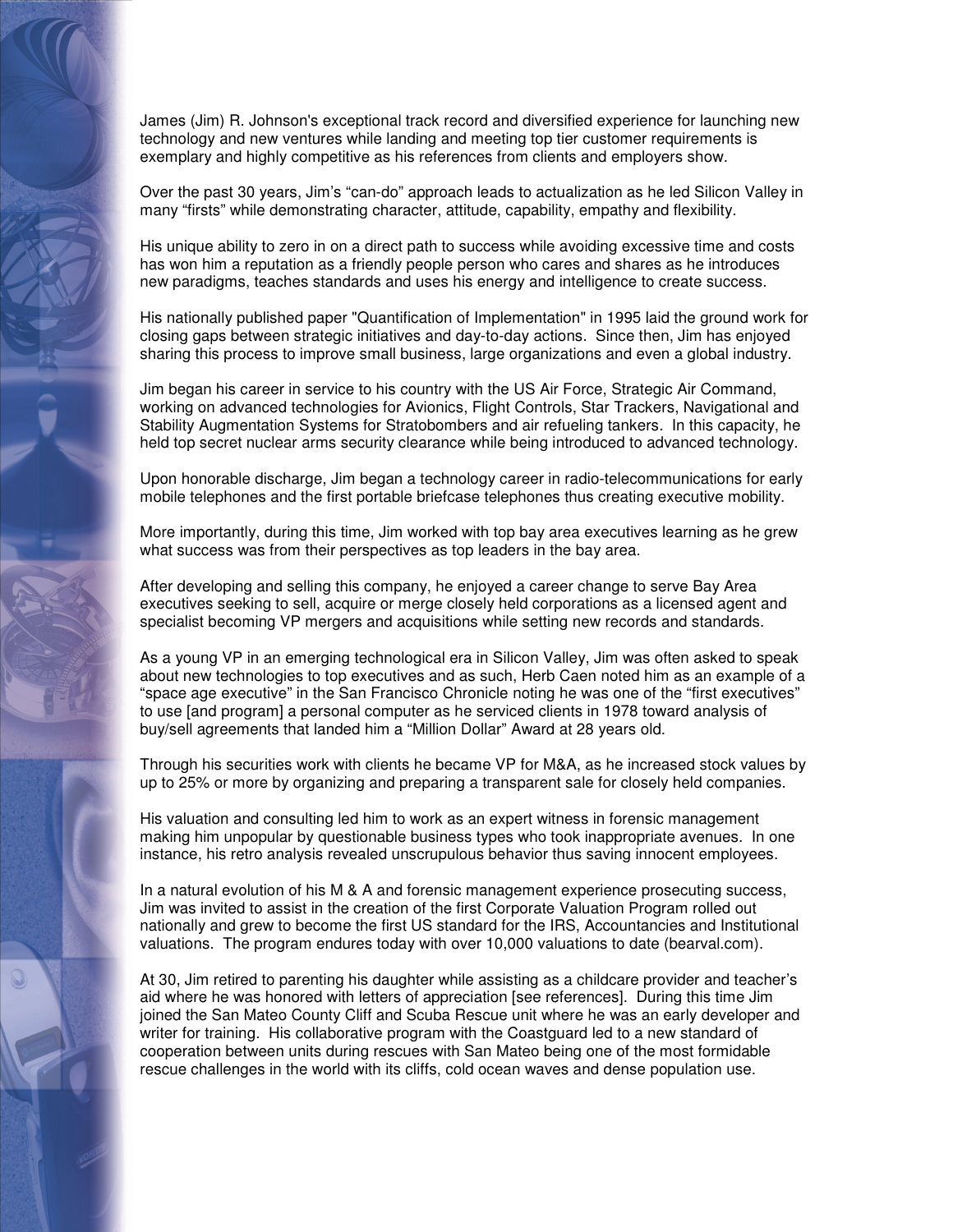In 1988, Jim was invited back to business leading his first turn around as EVP/Chief Financial Officer for a small local manufacturer financially damaged by Osborne Computer's bankruptcy and Sun Micro's failure to meet projected just-in-time deliveries. Jim worked directly with customers, employees, suppliers, bankers and the IRS to focus on customer delivery, process and financial control while building a quality assurance function that produced growth.

This success led to a merger as he outpaced negative history and turned customers positive with projections that met goals to within 3% of target. As the company enjoyed success one account [Syquest] produced the first removable disk drive for national security.

After merging the company, Jim continued to grow the new company working with Ford Motor Company's highly rated and prestigious new air bag program and military contracts while introducing six sigma type development goals for millions of parts a month.

With globalization coming to fruition first and second tier companies were required to certify under ISO 9000 standards as a new framework for collaborative development. Jim returned to college for his Bachelor's degree in business administration and focused on these new standards.

During college, Jim pulling past successes together in one single coherent theory of implementation as he developed the first formulae quantifying his secret for improving business focused on ISO 9000 standards. His theories were based on dissemination of innovation models known at the time and his work gained validation in both commercial application and as an academic theory when he was awarded First Prize and published nationally by the American Inventory & Production Control Society.

In 1993, Jim reputation landed him an invitation to lead a (200+ employee) contract manufacturer attempting to transition to global standards; after three years of unsuccessful efforts. While bidding against the paradigm who claimed that the lower ISO 9003 certification required two years. Jim applied his implementation process called "Matrix Management " (transformational actions) to target and achieve the higher ISO 9001 certification; in six months to the day planned.

On July 2, 1993 Jim won international acclaim as Director of Certification and then as Director of Quality Assurance when his success was chosen as one of 11 companies in the US to serve as a benchmark example for what ISO 9000 company looks like, acts like and performs like.

The company doubled in size from increased capacity, organizational communications and reduction of waste while leap frogging from #34 to #1 position as they led Silicon Valley in manufacturing quality processes such as design for manufacturing, failure mode and effects analysis and statistical process control. This company is now a California example of a "learning organization" that provides more training, less management and higher profits that has remained in the black over three major recessions; including today's economic down turn. [see references]

Jim shared his simple ideas in a live national broadcast in Washington D.C. for the Manufacturers Association on "Taking Corrective Action" while making this his basis for further development.

Jim later assisted his company in a return visit toward new multi-million dollar contracts with top tier customers such as Cisco and Intuitive as he secured Cisco's highest rating ever given to a Cisco supplier thus positioning as a World Class leader and later being invited back to secure Medical Device Manufacturing Certification landing Intuitive's remote robotic surgery for minimally invasive procedures; meeting compliance for this now 600-person company within 90 days; again gaining recognition by a national publication [see media].

Pursuing his interest in launching new technologies, Jim accepted a position as Director of Quality Assurance with RangeStar International, the first high-tech cell phone antenna company focused on improving cell phone performance while reducing wasted energy lost to the head.